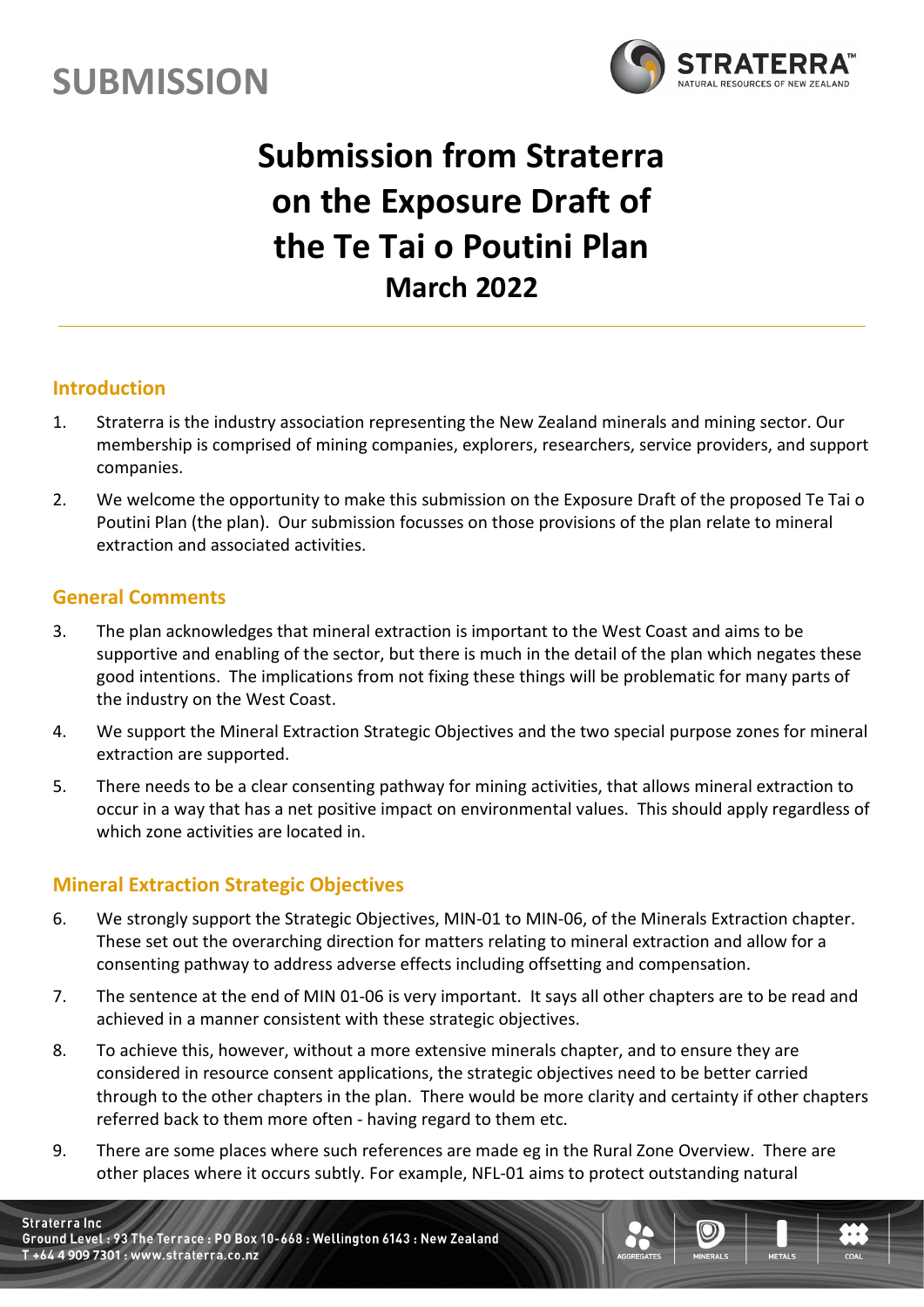landscapes 'while allowing use and development' and ECO-P2 which allows use and development within areas of indigenous fauna and vegetation. We support the use of the phrase 'use and development' but there are places where it may be appropriate for more explicit support for mining, including in the overviews of chapters like ECO.

#### **SNAs, ONLs and other overlays**

- 10. The size and the extent of the SNAs, ONLs and other overlays is significant and there is much overlap with the two mining zones as well as the other zones.
- 11. It is not clear how the SNA and ONL overlays have been determined and what criteria is used. We challenge the size and accuracy of them in some places. Identifying SNAs through the resource consenting process and with site-specific assessment is more robust than a broad desktop analysis. One option is for identification to be on the basis of the criteria attached as Appendix 1 to the WCRPS.
- 12. The widespread presence of the overlays negates the enabling provisions for mining activities. The activity status of mineral extraction activities are downgraded when they occur within the overlays and there is tension as to the relative weighting between mining and environmental protection.
- 13. There are some cases where different overlays overlap with each other and where the rules and activity statuses for each are not consistent. This means there would be confusion for applicants as to which overlays take precedent.
- 14. It is important that access to a consenting pathway within the SNA and other overlays remains including with the ability to offset and compensate.

#### **Transition Period**

- 15. A major concern with the plan relates to the impact of SNAs in the transition period between the plan being notified and when it becomes fully operative.
- 16. Specifically, the SNA, and other overlay provisions will have immediate legal effect upon notification but the enabling provisions, both in the mining zones and outside, will not become operative until decisions are made much later. This will clearly cause problems for consent applications in that interim period.
- 17. It is also concerning given the extent and coverage of the SNAs as outlined above.

#### **Special Purpose Zones**

- 18. We support the two special purpose zones for mineral extraction the Buller Coalfield Zone (BCZ) and the Mineral Extraction Zone (MINZ), and the provisions contained within them.
- 19. While the BCZ is relatively clearly defined, the MINZ contains a mix of different types of mines and quarries spread across different areas of the West Coast. It will be important that areas are not left out for the zones to be comprehensive.
- 20. The plan's intention is that mineral extraction in these two zones is enabled and the rules and objectives within the zones are, on the surface, consistent with this but there are a number of features and conditions which make this not so.
- 21. Also, many of the restrictions and conditions around some of the ancillary activities are too strict and need amending.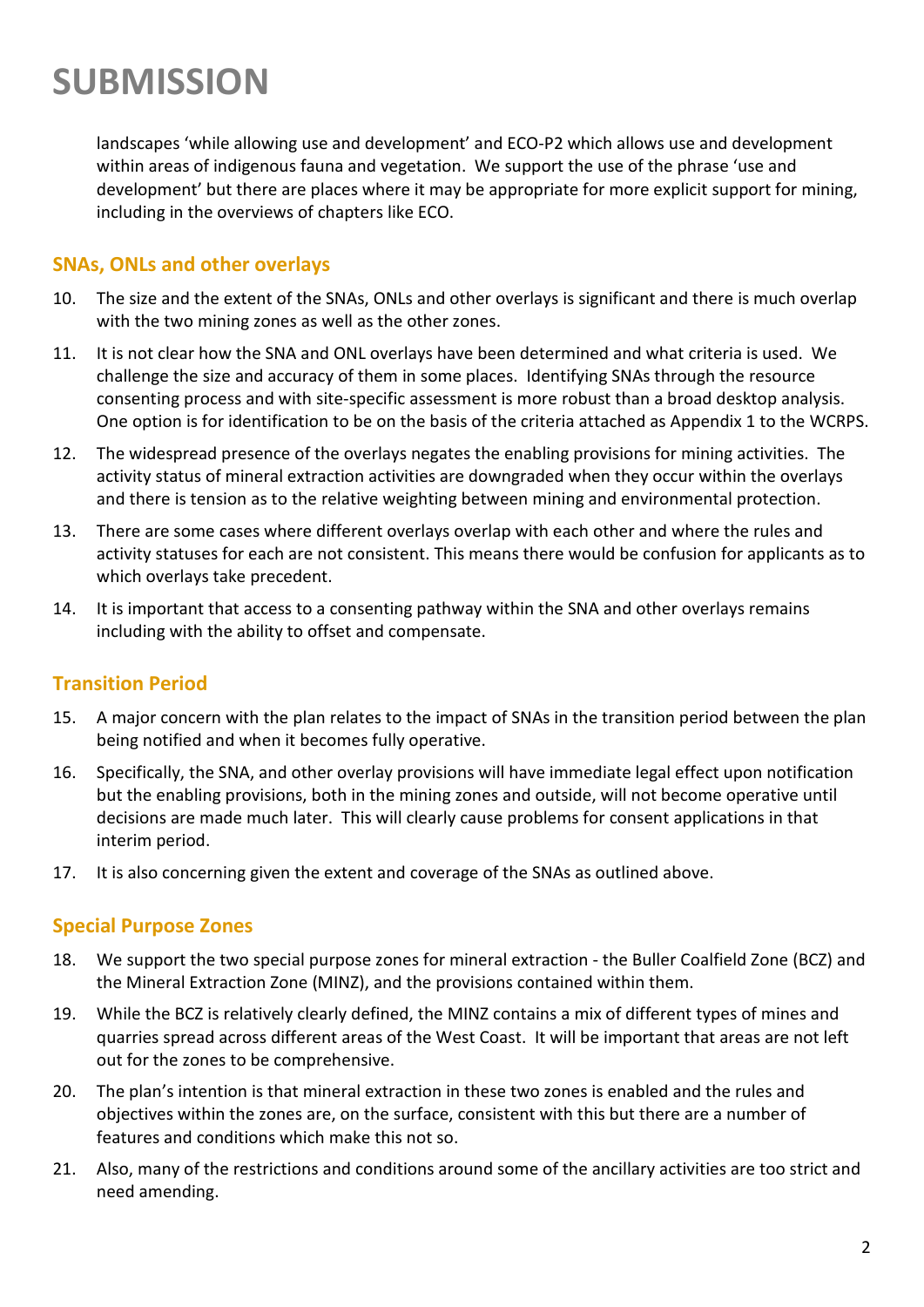#### **Outside the Special Purpose Zones**

22. The plan intends mineral extraction to be enabled in the General Rural and Open Space zones (MIN-02) – which we support. However, districtwide matters, such as indigenous biodiversity and earthworks, may mean that activities are not sufficiently enabled.

#### **Ecosystems and Indigenous Biodiversity**

- 23. The vegetation clearance rules in the Ecosystems and Indigenous Biodiversity Chapter are complicated and fragmented and cause some difficulty. One possible solution is to use the biodiversity management hierarchy from the West Coast Regional Policy Statement as a template for the vegetation clearance rules.
- 24. Given the WCRPS is a relatively recent regional policy statement, and given its status, ie it is a requirement of the district plan to give effect to it, it makes sense to use the WCRPS's biodiversity management hierarchy in this way.
- 25. We note and support the consenting pathway for mineral extraction in ECO-P7 and P9 including the allowance for compensation.

#### **Mineral Extraction Management Plan**

26. A Mineral Extraction Management Plan is required for many of the permitted and controlled activities rather than a resource consent (if certain thresholds are met). We think this approach has merit, but the Mineral Extraction Management Plan, which includes the information set out in Appendix Seven, should not duplicate the requirements of many of the other regulatory plans that are required (work and safety, transport, wildlife authorities etc.).

#### **Use of the Word 'Avoid'**

- 27. Throughout the plan there are numerous mentions of the word 'avoid'.
- 28. Because of case law which deems 'avoid' to mean avoid in a prohibitive sense, we request that care be taken in using the word and it be avoided wherever possible.
- 29. 'Avoid' is, of course, an important part of the effects management hierarchy and so we support it being used in this context, ie if you can't avoid it then you have to remedy, mitigate, offset and compensate in that order.
- 30. Where the word is used by itself without the rest of the hierarchy there is a risk it is interpreted as prohibited and so it should be avoided. For example, its use in ECO-P6 may be problematic.

#### **Drafting Errors**

- 31. In many places the plan is written in a way that is unworkable with contradictions across different rules and inconsistency across districts. Some of this may be drafting error.
- 32. For example, the workability of the numerous overlays and rules, and the interplay these have with the provisions specific to mineral extraction. The plan is not clear how each rule breach in other chapters will be interpreted overall.
- 33. Some apparent drafting errors have been identified in the table below including ECO-R7 where the links to R1 and R5 mean there is no consenting pathway within an SNA; NFL-R15 where the logic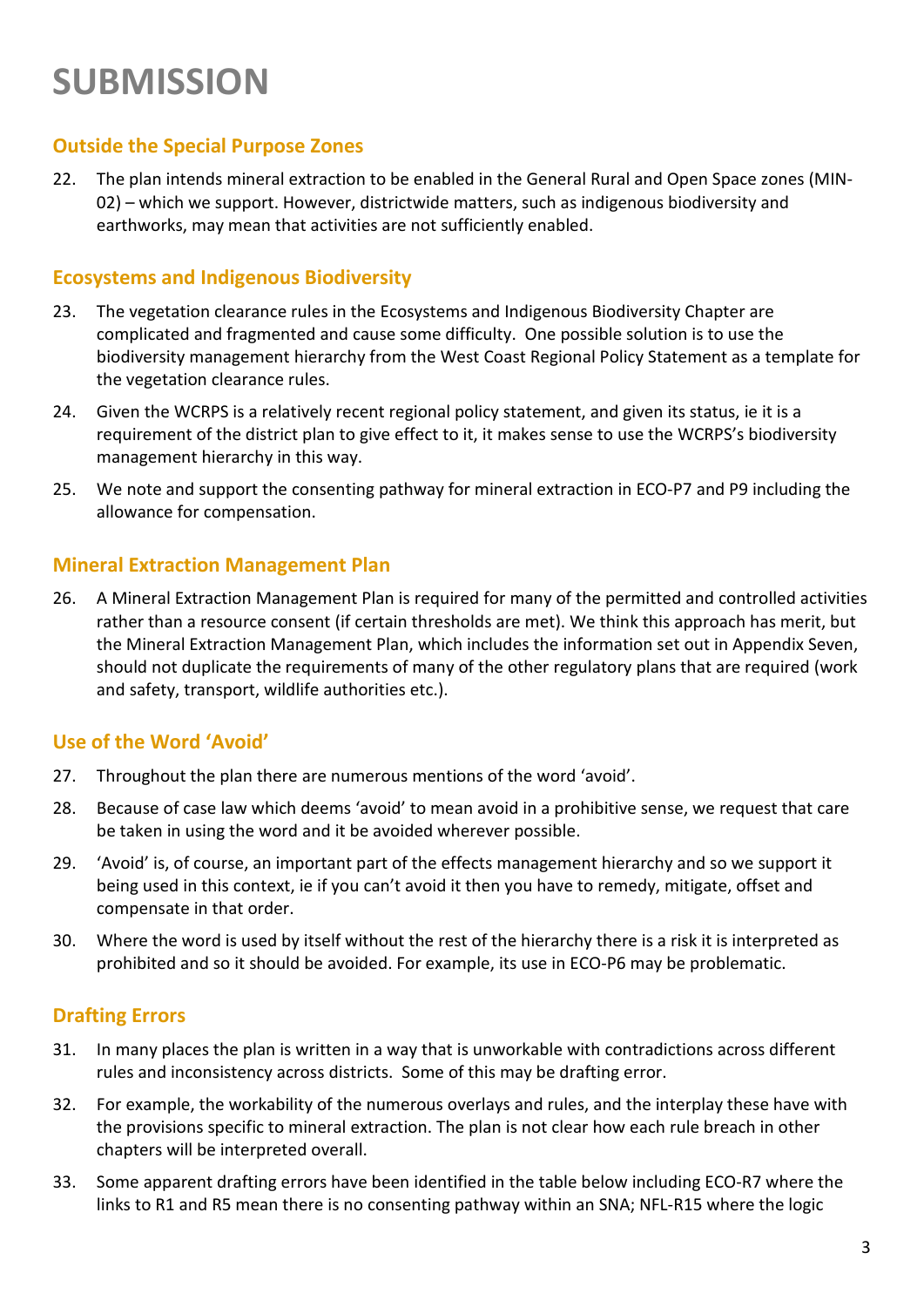seems wrong; there are some definitions that seem incorrectly cross referenced to the RMA, for example Buildings, Earthworks, Dust, and Commercial Activity. There also seems to be incorrect overlay map boundaries in places.

#### **Schedule Nine - Lawfully Established Mineral Extraction and Processing Areas**

- 34. Schedule Nine lists lawfully established mineral extraction and processing areas within the Buller Coalfield and Mineral Extraction Zones. It is not clear how this schedule will be used or how it is linked to the plan. It's acknowledged that the list is incomplete, and submitters are invited to add to it.
- 35. We are not opposed to having the schedule and, if there is to be such a schedule, we agree it should be left open for additions to be made. However, there are significant risks that it may be seen as a comprehensive list which means anything left off the list could be disadvantaged.
- 36. There are no links or references to the schedule currently but as the draft plan is amended this could change. This means that care needs to be taken with any links or references to the schedule as the plan evolves.
- 37. Given the potential risk from being excluded from the list, we recommend that the plan writers are open to receiving additions after the submission due date in the period leading up to notification of the plan, and beyond as part of the formal submission process.
- 38. We understand some areas have been proposed but declined by the plan writers. It is unclear what the criteria was used and so this should be made transparent.

#### **Schedule Ten - Previously Mined Areas**

- 39. Schedule 10 is to include a list of the locations of previously mined areas in the Rural and Open Space and Recreation Zones. It is currently empty.
- 40. It is important because GRUZ-R18 (and according to the schedule, OSZ-R19, but this isn't mentioned in the rule) refers to the schedule and stipulate areas included will be controlled activities for mineral extraction.
- 41. As with Schedule 10, submitters are invited to identify and provide details so areas can be added to the list. There is a strong incentive for industry to do so given the controlled activity status.
- 42. There is a question as to how 'previously mined areas' is defined given the history of the West Coast. For example, how far back should we go?
- 43. These areas would need to be identified as part of the submission process. We recommend that the plan writers are open to receiving suggestions after the submission due date in the period leading up to notification of the plan, and beyond as part of the formal submission process.
- 44. We support mineral extraction on sites in previously mined areas as being a controlled activity.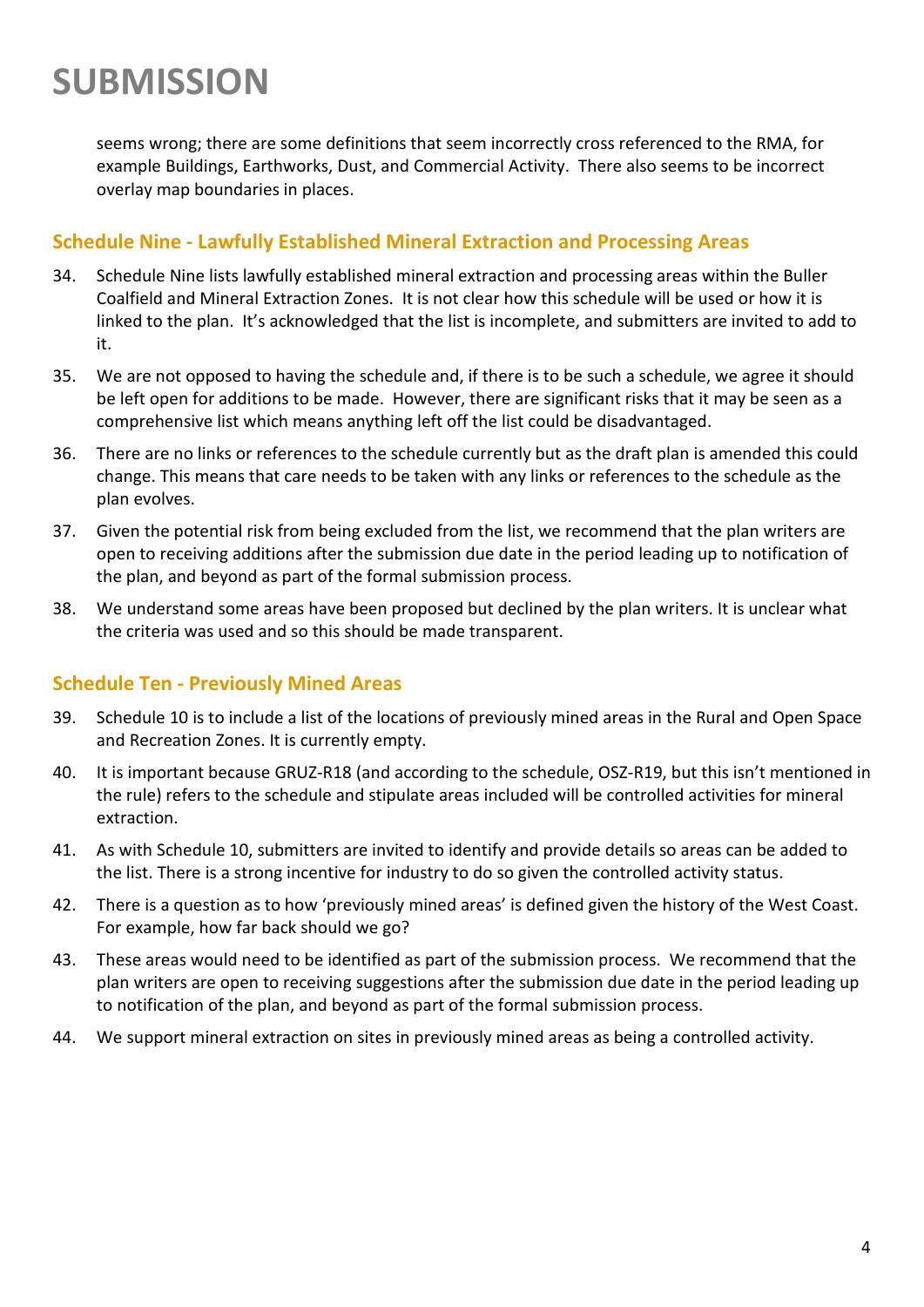

### **Table of Suggested Changes**

| <b>CHAPTER</b> | <b>PROVISION</b> | <b>SUGGESTED CHANGE</b>                                                  | <b>EXPLANATION FOR CHANGE</b>                                       |
|----------------|------------------|--------------------------------------------------------------------------|---------------------------------------------------------------------|
| Definitions    | Mineral          | Insert "to, from and between" after the words "access                    | Access to, from and between sites, be they exploration, mine or     |
|                | Extraction       | within".                                                                 | ancillary.                                                          |
|                | and              |                                                                          | For example, there may be an off (mine) site water treatment or     |
|                | Processing       |                                                                          | mineral handling facility that is linked via an access road. In     |
|                |                  |                                                                          | numerous cases mine sites are land locked and have access roads     |
|                |                  |                                                                          | to them. These all form part of the mineral extraction activity.    |
| ECO            | ECO-02           | Insert at end "or if not where adverse effects can be<br>mitigated".     | Provide for mitigation where this is possible.                      |
| ECO            | ECO-P2           | At item d. insert at end "or where adverse effects can be<br>mitigated". | Provide for mitigation where this is possible.                      |
| <b>ECO</b>     | ECO-P6           | Delete the word "avoid".                                                 | Using the word avoid may prevent the use of the management or       |
|                |                  |                                                                          | mitigation hierarchy, given the case law definition of this, and/or |
|                |                  |                                                                          | be inconsistent with the Regional Policy Statement.                 |
| ECO            | ECO-P7           | At item a. insert the word "/or" after the word "and".                   | In practice management alone can also lead to the desired           |
|                |                  |                                                                          | outcome. This ties into ECO-P8.                                     |
| <b>ECO</b>     | ECO-R1           | Add another permitted Item of "where lawfully                            | Provide for lawfully established activities and also the MINZ       |
|                |                  | established activity; or".                                               | (zone). This ties into ECO-P2.                                      |
| <b>ECO</b>     | ECO-R1           | After Item 6 insert the word "or".                                       | "or" is required so that Item 7 doesn't inadvertently 'trip up' the |
|                |                  |                                                                          | other Items or lawfully established activities.                     |
| ECO            | ECO-R2           | Add another permitted Item of "where lawfully                            | Provide for lawfully established activities and also the MINZ       |
|                |                  | established activity; or".                                               | (zone). This ties into ECO-P2.                                      |
| <b>ECO</b>     | ECO-R7           | Insert "ECO-R5" and perhaps also ECO-R1 in the heading                   | There doesn't appear to be provision for vegetation clearance       |
|                |                  | of ECO-R7.                                                               | within an SNA or ONL as intended.                                   |
|                |                  |                                                                          |                                                                     |
|                |                  |                                                                          | It is unclear but there may be a drafting error in the vegetation   |
|                |                  |                                                                          | clearance rules which seem to work in the following way:            |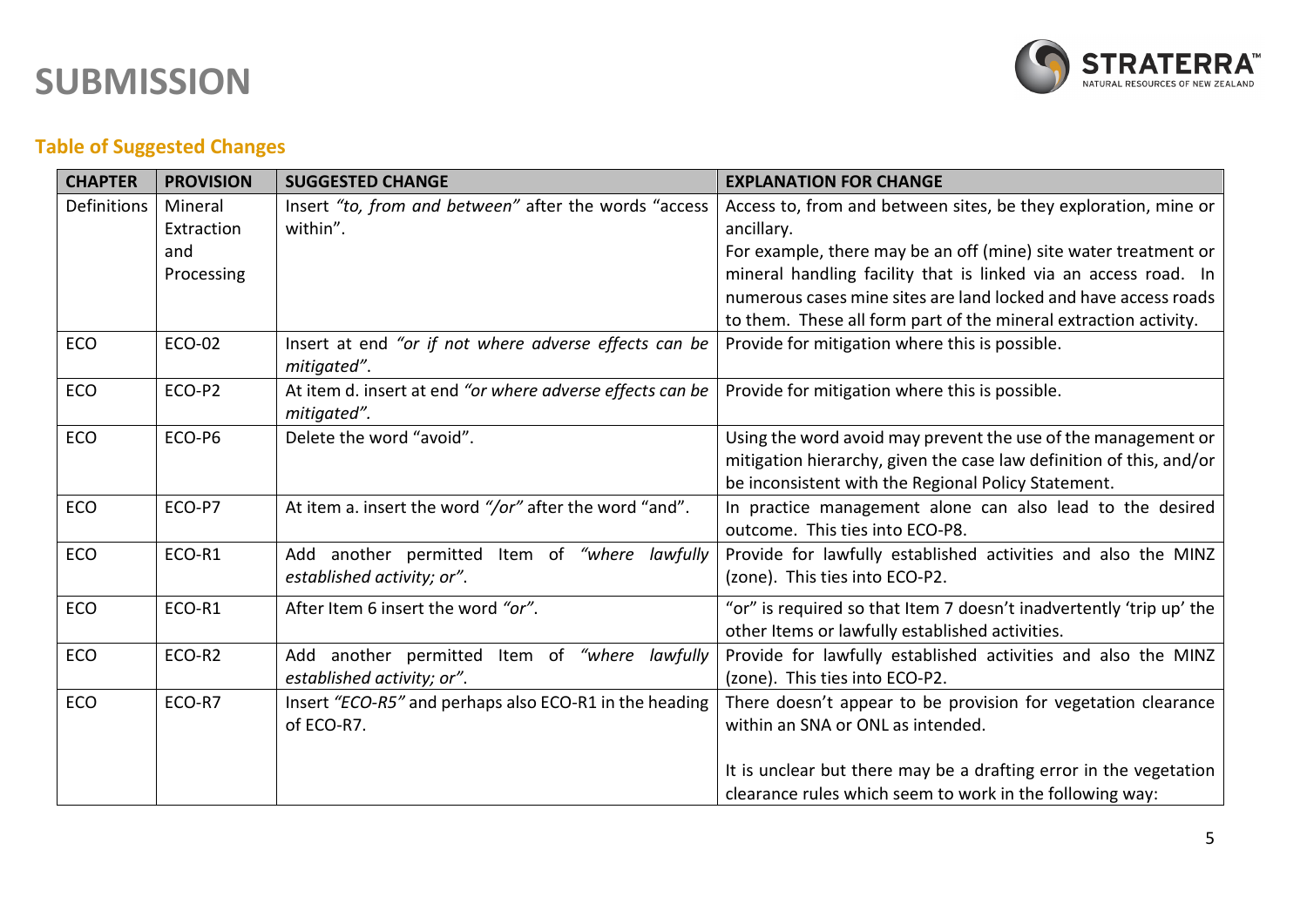

|             |                                 |                                                                                                                                     | if you don't meet ECO-R1 or ECO-R2 (permitted) you move to<br>ECO-R5 (restricted discretionary).<br>if you don't meet ECO-R5 it states that you are discretionary<br>therefore you SHOULD move to ECO-R7 (discretionary).<br>ECO-R7 only applies if you don't meet ECO-R2 or ECO-R4 and<br>NOT if you don't meet ECO-R5.    |
|-------------|---------------------------------|-------------------------------------------------------------------------------------------------------------------------------------|-----------------------------------------------------------------------------------------------------------------------------------------------------------------------------------------------------------------------------------------------------------------------------------------------------------------------------|
|             |                                 |                                                                                                                                     | Our reading is that ECO-R7 does not provide the flow on required<br>from ECO-R5. ECO-R5 may require inserting into the heading of<br>ECO-R7.                                                                                                                                                                                |
|             |                                 |                                                                                                                                     | Also, it is not clear if ECO-R1 requires inserting into the heading<br>of ECO-R7.                                                                                                                                                                                                                                           |
| <b>NFL</b>  | NFL-P4                          | Insert "land uses" after the word "farms".                                                                                          | Need to expand to recognised that there are other uses and<br>activities.                                                                                                                                                                                                                                                   |
| <b>NFL</b>  | NFL-R6                          | Insert "3. Where the activity is lawfully established."                                                                             | Consistent with NFL-P1 and recognises existing activities in these<br>areas.                                                                                                                                                                                                                                                |
| <b>NFL</b>  | NFL-R15                         | In the heading insert "Controlled" after the word<br>"Permitted".                                                                   | Appears to be a drafting error with no lead provided in the rules<br>for not meeting NFL-R10. Seems to be a similar situation to that<br>described for ECO-R7 detailed above.                                                                                                                                               |
| <b>OSRZ</b> | QSRZ-01                         | Insert "where possible" after the word "should".                                                                                    | Not all activities in these zones will "complement" and provision<br>is required where this doesn't occur.                                                                                                                                                                                                                  |
| <b>OSRZ</b> | OSRZ-P11                        | Delete b.<br>Insert "NOSZ - Natural Open Space Zone" after the<br>words "OSZ - Open Space Zone" as needs to apply to<br>both zones. | Mineral extraction may not be provided for in the management<br>plan referenced at b.<br>Mineral extraction activities also occur in the NOSZ - Natural<br>Open Space Zone.                                                                                                                                                 |
| <b>NOSZ</b> | NOSZ-R16<br>NOSZ-<br>and<br>R17 | Non-Complying<br>Change rule<br>from<br>status<br>to<br>Discretionary.                                                              | Some land within the NOSZ is currently used for mineral<br>extraction activities and as such Discretionary status may be<br>more appropriate.<br>We also note the other robust regulatory mechanisms in place for<br>some land held in this zone, for example an access arrangement<br>with the Department of Conservation. |